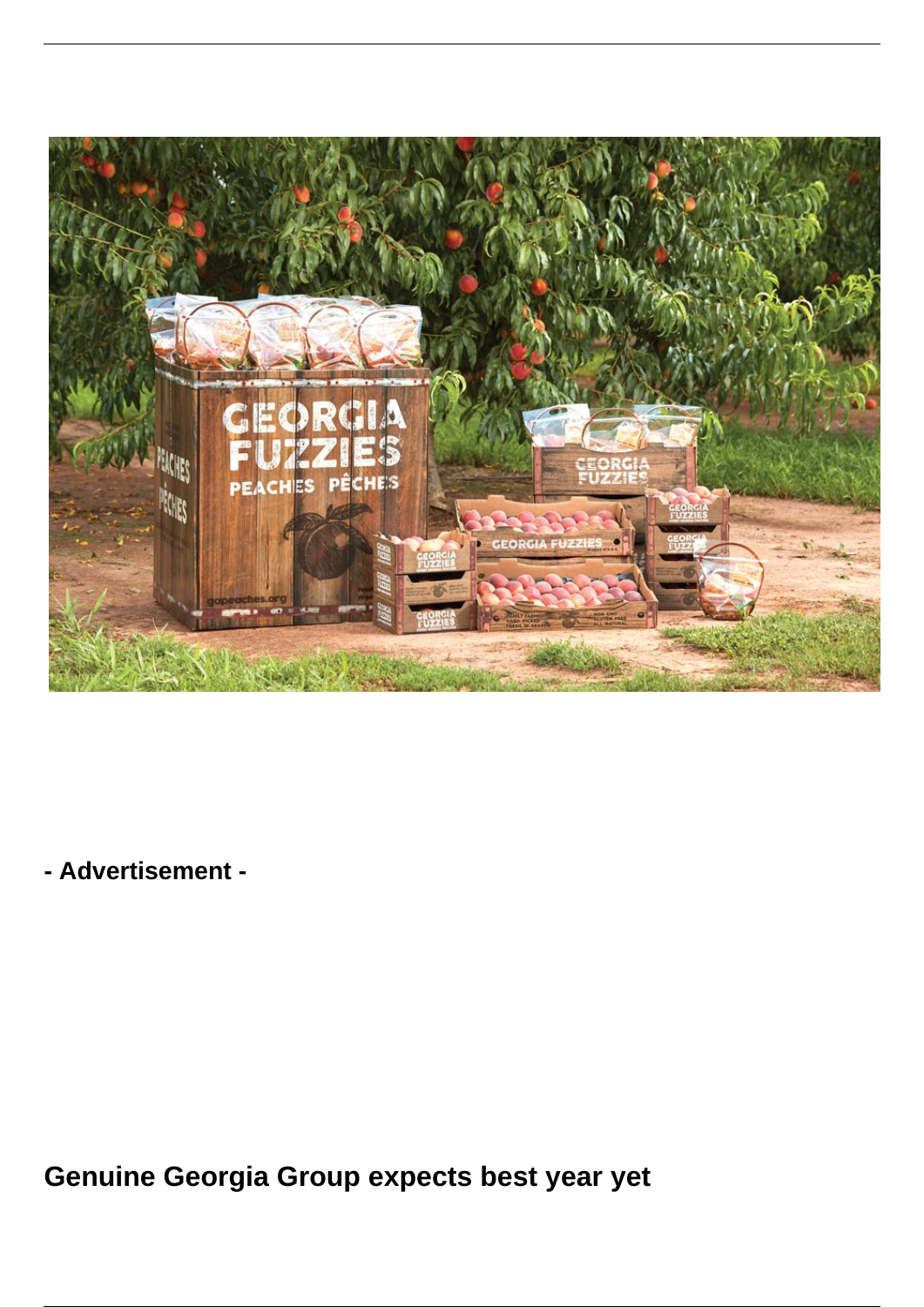By

Keith Loria

April 27, 2021

Genuine Georgia Group is well prepared to meet customers' needs when it comes to peaches because of its relationships with all five of Georgia's commercial peach farms — Pearson Farm and Lane Southern Orchards in Fort Valley, Taylor Orchards in Reynolds, Dickey Farms in Musella and Fitzgerald Fruit Farms in Woodbury.

Genuine Georgia's focused efforts also center around pecans and Southern satsumas, and the company sees big growth on the horizon for all three of these segments.

"All three of those items are super special and chocked full of flavor," said Duke Lane, one of the partners in the Fort Valley, GA-based company. "That is what keeps our excitement each year. On top of those amazing commodities, the growers we work with do a phenomenal job on the growing side."

Most of the company's business happens during Q2-Q4 so the beginning of 2021 has been quiet. However, Lane noted it has been prepping for what he sees as the "best peach crop in years," during these first few months of the year.

"Interest has been exciting and overwhelming," he said. "It's the best peach crop Georgia has seen in more than 20 years. The peach harvest is projected to increase 72 percent over 2020, Satsuma volume will double due solely to maturing of young trees, and pecans are very consistent each season."

For Lane, growing up on a peach and pecan farm in Peach County, GA, made for an amazing childhood full of hard lessons along the way.

"Agriculture in Georgia is growing at a record pace and we are fortunate to be in the middle of it," he said.

Working with retailers across the U.S., Georgia Grown has learned how to be on top of the industry.

"Our secret is that farming and growing produce is our life," Lane said. "We are obsessed with becoming a better supplier. How can we enhance what we are doing on the farms to deliver flavor to our customers? If you don't have flavor, you have nothing. Streamlined marketing programs, on-time logistics, accurate projections and promotions that hit supply spikes all add to the success."

Naturally, the company had to overcome the challenges of the pandemic, but the coronavirus was not its only issue over the past year, with labor, packaging, sanitization, liability and inflation of costs all problematic.